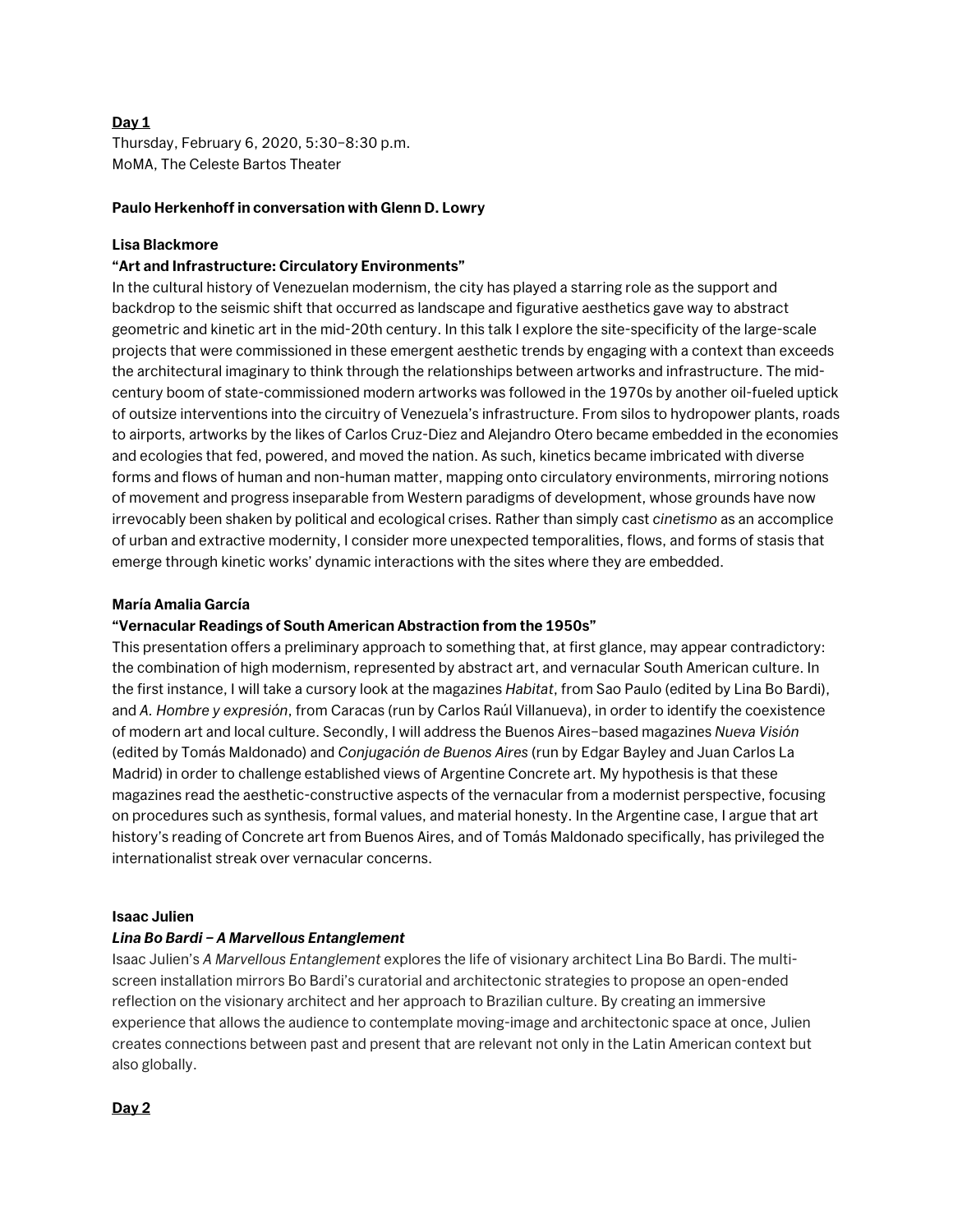Friday, February 7, 2020, 1:00–5:00 p.m. Columbia University, The Lantern, Lenfest Center for the Arts

## **Kaira Cabañas**

# **"Toward a Common Configurative Impulse"**

Brazilian art critic Mário Pedrosa's theorization of art's affective power, whereby the relational contract with the spectator is neither rational nor purely visual but is infused with feeling, was decisive for understandings of geometric abstraction as *expressive* in the 1950s. "Toward a Common Configurative Impulse" turns to another modernism, nestled alongside the geometric ones that would come to define the aesthetic of artists associated with Concrete art in these years. Beyond Concrete art, Pedrosa's modernism also encompassed the creative production of diverse practitioners, among them popular artists, self-taught artists, and psychiatric patients. (The latter is the subject of my book *Learning from Madness*). With this in mind, this lecture tracks the historical and discursive origins of such an inclusive modernism, and how Pedrosa's embrace of different artistic subjectivities calls for a shift in the historiography of Brazilian modernism at midcentury.

## **Cecilia Fajardo-Hill**

## **"Her Abstraction: Other Abstractions"**

Art is gendered, whether gender issues are at the center of an artist's work or not, and this is made evident by the limited presence of women artists in art history, including Latin American modern abstraction. This presentation will introduce the work of modern abstract women artists to propose different and more expansive perspectives on modern abstraction in Latin America. Feminist art historical perspectives are necessary, not as much for reading gender issues in abstraction when is not central to the work, but in order to increase the presence of women, to create richer, more nuanced and diverse art histories and collections. This presentation proposes a challenge to the mechanisms by which so many abstract women artists have been excluded, and asks why only a few are prominent.

### **Barry Bergdoll**

### **"Carlos Raúl Villanueva: Reconfiguring the Spectator in Architectural Space"**

Alexander Alberro's recent *Abstraction in Reverse: The Reconfigured Spectator in Mid-Twentieth-Century Latin American Art* offers a model for a critical reading of Neo-Concrete art, in which relationships both between spectator and art, and between art and the spaces of daily life, were radically reconfigured. Taking Alberro's critical reading of the famous synthesis of the arts at Carlos Raúl Villanueva's campus of the Universidad Central de Venezuela as a point of departure, I propose to look at the radical shift of Villanueva's concept of architectural space from the 1950s to the 1960s. During this period Villanueva worked closely with artists, from his designs for the Museo de Belles Artes in Caracas to his design for the Venezuela Pavilion at Expo '67 in Montréal. It is a shift with parallels in the work of other major Latin American designers, but rarely with such an intense engagement with shifting practices in the visual arts and in the very theory of art. Particularly at UCV, he defined new paradigms of the relationship of both the eye and the body to complex interior and exterior spaces and to the landscape.

# **Karin Schneider and Nicolás Guagnini, Union Gaucha Productions**

### *Phantom Limb*

*Phantom Limb* is a fictional 16mm documentary about the development of modernism in Argentina, Brazil, and Poland, countries with specific cultural traditions that have nonetheless never been considered cultural centers in mainstream art-historical terms. We can thus define them as "relative peripheries." Under these atypical cultural paradigms, the system of successive ruptures, typical of avant-garde movements, is replaced